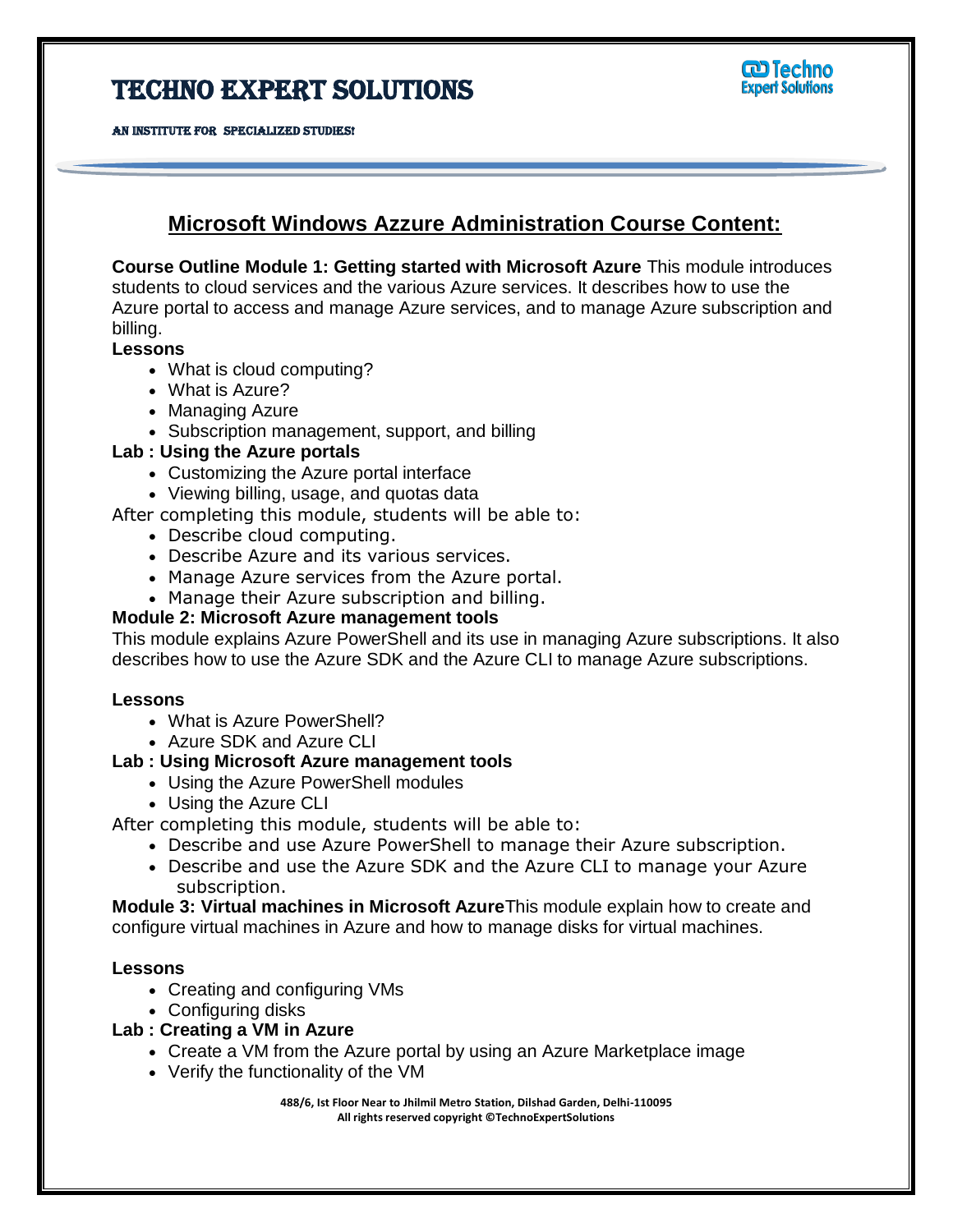# Techno Expert Solutions





Configure storage of a VM

After completing this module, students will be able to:

- Create and configure VMs in Azure.
- Configure disks for VMs.

**Module 4: Web Apps and cloud services**This module explains how to create, configure, and monitor web apps in Azure. It also describes how to create and deploy Azure PaaS cloud services.

Ï

#### **Lessons**

- Creating and configuring web apps
- Deploying and monitoring web apps
- Creating and deploying PaaS cloud services

# **Lab : Web Apps and cloud services**

- Creating and configuring a WordPress web app
- Creating a cloud service

After completing this module, students will be able to:

- Create and configure web apps by using the Azure portal.
- Deploy and monitor web apps in Azure.
- Create and deploy Azure PaaS cloud services.

**Module 5: Creating and configuring virtual networks**This module explains how to create and implement Azure networks and how to use their components to enhance the resiliency and availability of virtual machines

# .**Lessons**

- Getting started with virtual networks
- Configuring Azure networking
- Getting started with Azure Load Balancer

# **Lab : Create and configure virtual networks**

- Creating virtual networks
- Verifying virtual network functionality

After completing this module, students will be able to:

- Describe the purpose and functionality of Azure virtual networks.
- Create Azure virtual networks.
- Describe and implement Azure Load Balancer.

**Module 6: Cloud storage**This module explains the features and benefits of cloud storage. It also explains how to create, manage, and configure cloud storage in Azure.

# **Lessons**

- Understanding cloud storage
- Create and manage storage

# **Lab : Configure Azure Storage**

Create an Azure Storage account

**488/6, Ist Floor Near to Jhilmil Metro Station, Dilshad Garden, Delhi-110095 All rights reserved copyright ©TechnoExpertSolutions**